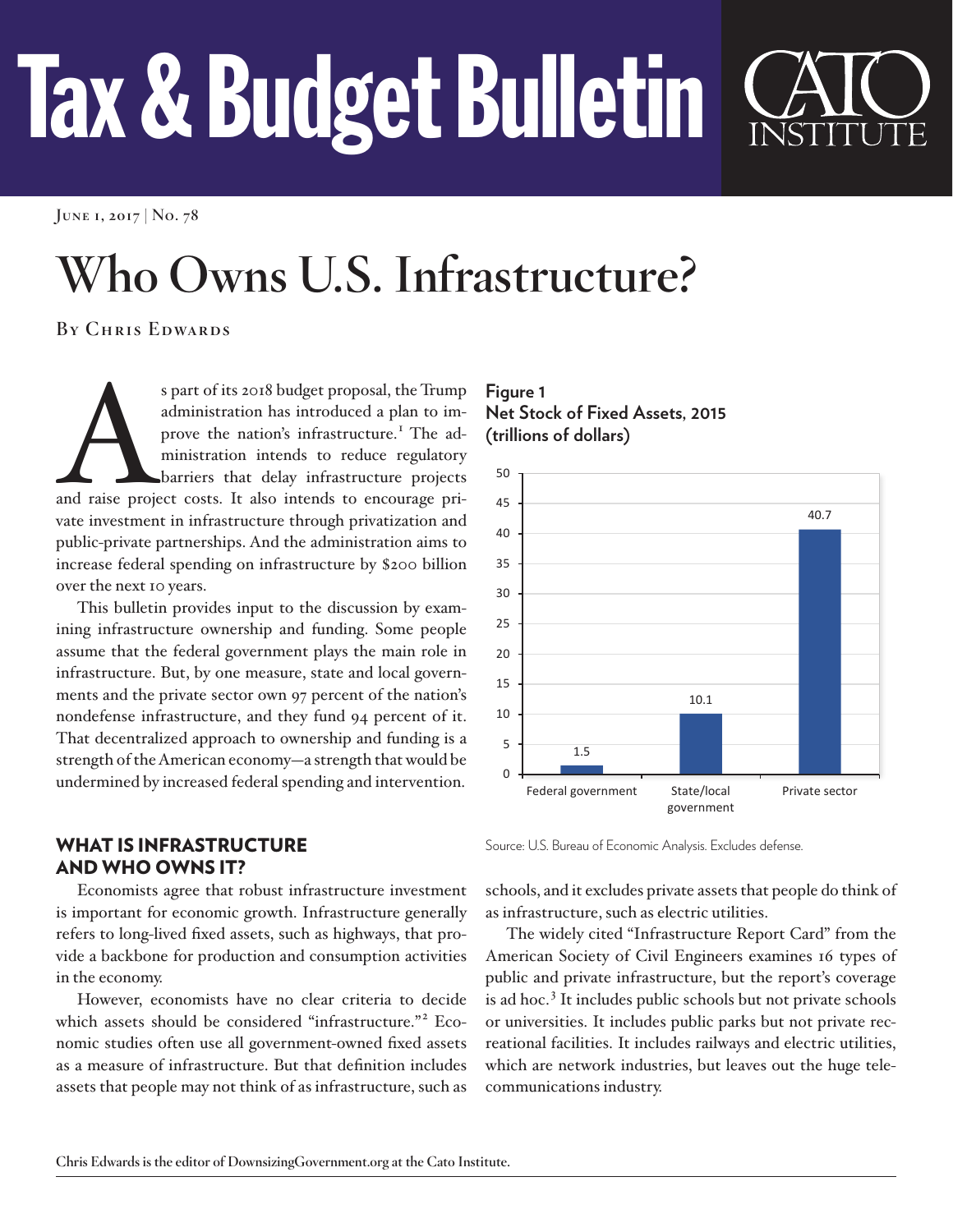To find hard and consistent data on infrastructure, we need to look at the national income accounts produced by the Bureau of Economic Analysis (BEA). For the public and private sectors, the BEA calculates the net stock of fixed assets, which is a very broad but uniform measure of infrastruc-ture.<sup>[4](#page-5-1)</sup> Fixed assets accumulate over time from investments in structures, equipment, and intellectual property. Those investments less depreciation form the net stock of fixed assets. Fixed assets are combined with labor and other inputs to produce the nation's gross domestic product.

Figure 1 shows that the private sector owns most of the nation's nondefense infrastructure. In 2015, private infrastructure assets of \$40.7 trillion were four times larger than state and local assets of \$10.1 trillion, and 27 times larger than federal assets of \$1.5 trillion, according to the BEA data.[5](#page-5-2)

Private capital stock consists of \$19 trillion in residential assets and \$22 trillion in nonresidential assets. The latter includes a vast array of infrastructure, such as pipelines, power stations, railways, factories, satellites, and telecommunications networks. State and local infrastructure includes assets such as highways, roads, bridges, schools, and prisons. Federal nondefense infrastructure includes assets such as dams, postal buildings, and the air traffic control system.

While the federal government owns relatively little infrastructure, its policies have a large effect on the infrastructure owned by the state, local, and private sectors. The federal government is the tail that wags the dog on the nation's infrastructure—and not in a good way.

Federal laws and regulations raise the costs and slow the construction of infrastructure such as highways and pipelines. Federal subsidies for infrastructure distort the capital investment choices made by state, local, and private owners. And federal taxes reduce the return to investment in private infrastructure across every industry.

Although some federal interventions may be beneficial, the accumulated mass of regulations, subsidies, and taxes has created a growing hurdle to efficient investment. For example, the average time for states to complete reviews for highway projects under the National Environmental Policy Act increased from 2.2 years in the 1970s to at least 6.6 years today.[6](#page-5-3) The number of environmental laws and executive orders affecting transportation projects has increased from 26 in 1970 to about 70 today. [7](#page-5-4)

The upshot is that rather than increasing federal spending, the Trump administration and Congress could spur added infrastructure investment by reducing barriers to state, local, and private projects. Consider taxation. By one estimate, cutting the corporate tax rate from

35 percent to 15 percent, combined with other business tax reforms, would increase the private capital stock by \$10 trillion within a decade. [8](#page-5-5) That increase to the capital stock would be productive because the investment would be allocated in a decentralized manner by market supply and demand.

Some analysts say that increased federal infrastructure spending would create a "multiplier" or leveraged effect on GDP.<sup>9</sup> But policymakers would exercise more leverage by reducing federal barriers to nonfederal infrastructure investments because those investments are so large.

#### A CLOSER LOOK AT GOVERNMENT INFRASTRUCTURE

Table 1 shows the infrastructure assets owned by governments in the United States. [10](#page-5-7) The federal government owns 13 percent of the total, while state and local governments own 87 percent.

State and local governments dominate ownership in almost every area in the table. They own 98 percent of highways and streets, including the entire interstate highway system.<sup>II</sup> They own schools, water and sewer systems, police and fire stations, and transit systems.

The federal government dominates infrastructure ownership in just two main areas, intellectual property and conservation. The former mainly includes research and development assets, whereas the latter includes items such as dams and park infrastructure.

Figure 1 and Table 1 indicate that decentralized ownership is a central feature of infrastructure in the United States. Just 3 percent of U.S. infrastructure is federally owned. Decentralization makes sense in a large country because dispersed decisionmakers can balance the costs and benefits of local capital investments better than faraway officials in Washington can.

Nonetheless, many commentators have called for a "national" plan to boost infrastructure, in the sense of a top-down strategy for the country.<sup>[12](#page-5-9)</sup> Yet, given that the federal government owns just 3 percent of infrastructure, such a plan would amount to federal intervention in state, local, and private investment decisions in the belief that federal officials can make superior choices.

President Trump's spokesman, Sean Spicer, said, "Dams, bridges, roads and all ports around the country have fallen into disrepair. . . . In order to prevent the next disaster we will pursue the president's vision for an overhaul of our nation's crumbling infrastructure."<sup>13</sup> Bridges, roads, and seaports are owned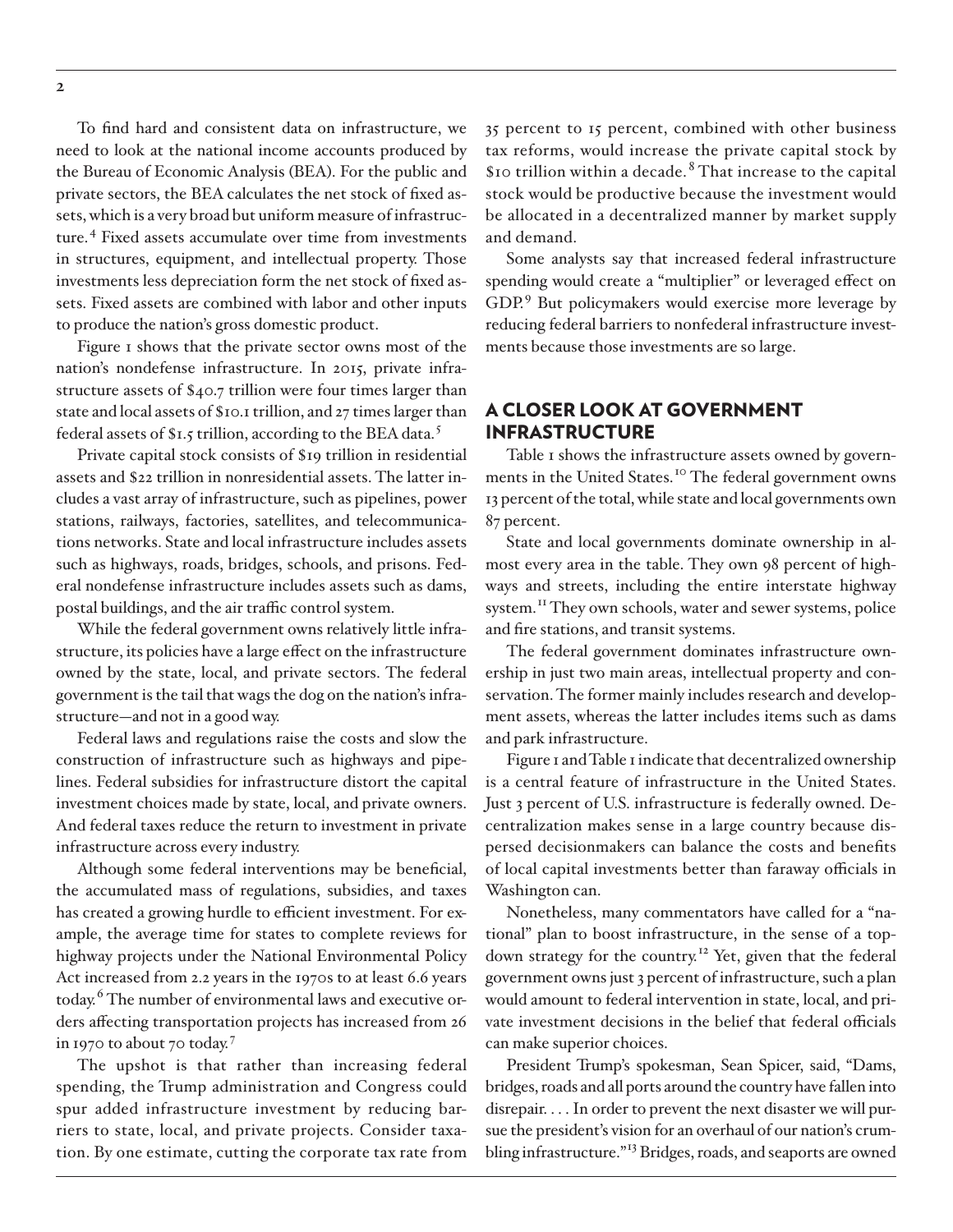### **Table 1 Net Stock of Government Fixed Assets, 2015 (billions of dollars)**

| <b>Activity</b>       | Federal        | <b>State and</b><br>local | <b>Total</b> |
|-----------------------|----------------|---------------------------|--------------|
| <b>Structures</b>     |                |                           |              |
| Highways and streets  | 58             | 3,328                     | 3,386        |
| Educational           | 26             | 2,334                     | 2,359        |
| Office                | 129            | 676                       | 804          |
| Sewer systems         | $\Omega$       | 759                       | 759          |
| Transportation        | 13             | 699                       | 712          |
| Water systems         | $\overline{0}$ | 560                       | 560          |
| Conservation          | 217            | 127                       | 344          |
| Power                 | 17             | 326                       | 343          |
| Residential           | 0              | 286                       | 286          |
| Recreation            | 48             | 226                       | 274          |
| Health care           | 60             | 210                       | 271          |
| Public safety         | 69             | 187                       | 256          |
| Other                 | 99             | 38                        | 137          |
| Equipment             | 122            | 250                       | 372          |
| Intellectual property | 687            | 130                       | 817          |
| Total                 | 1,545          | 10,135                    | 11,680       |

Source: Bureau of Economic Analysis. Excludes defense.

by the states, so Spicer is implying that federal officials are better able to manage this infrastructure than the current owners.

However, federal management of its own infrastructure is widely regarded as inefficient: the air traffic control system is falling behind on technology; the national park system has a huge repair backlog; and federal dams have a long history of pork barrel politics and inefficient operation. Increased federal intervention offers little more than the imposition of federal politics and bad federal management on state and local governments.

In addition, increased federal intervention blurs accountability for infrastructure across multiple levels of government. When the New Orleans levees failed during Hurricane Katrina

in 2005, each level of government blamed the other levels. Similar political finger p ointing o ccurred a fter M innesota's I-35W bridge collapsed in 2007 and during the recent Flint, Michigan, water crisis.

In each case, responsibility has become confused over time because ownership, funding, and regulatory control are shared between federal, state, and local governments. Increased federal intervention encourages "learned helplessness" on the part of state and local governments. For example, we often see states delaying projects when slow federal bureaucracies or the uncertain federal budget process hold up part of the funding. [14](#page-6-0)

The states are entirely capable of owning and funding infrastructure without federal aid and direction. States can tax, borrow, collect user charges, and attract private investment to fund their highways, bridges, airports, seaports, and other infrastructure. State decisionmakers are closer to infrastructure users than are federal officials, and they are better suited to make those calls.

Reducing the federal role would free the states from costly rules and increase state incentives to fix their own infrastructure in a proactive manner. Asset ownership conveys responsibility; federal intervention diffuses it.

#### FEDERAL INFRASTRUCTURE INVESTMENT

The nation's infrastructure stock is replenished by annual spending on capital investment. Aside from defense, total U.S. capital investment was \$3.5 trillion in 2016, of which 86 percent was by the private sector, 8 percent was by state and local governments, and 6 percent was by the federal govern-ment.<sup>[15](#page-6-1)</sup> The federal share includes federal spending on its own infrastructure and federal spending on aid for state and local infrastructure.

Table 2 summarizes estimated federal infrastructure in-vestment in 2017.<sup>[16](#page-6-2)</sup> Spending on federally owned infrastructure-such as veterans hospitals and the air traffic control system—was \$44 billion, while spending on aid for state and local infrastructure—such as highways and urban transit was \$80 billion.

InWashington, debate is ongoing about the proper funding levels for each item inTable 2. Each item has spawned supportive lobbies that push for higher spending. These groups often complain that their favored infrastructure is crumbling, congested, or underfunded, and in some cases they are right.

However, rather than haggling over annual spending levels, policymakers should consider fundamental reforms to the federal role in infrastructure. They should think about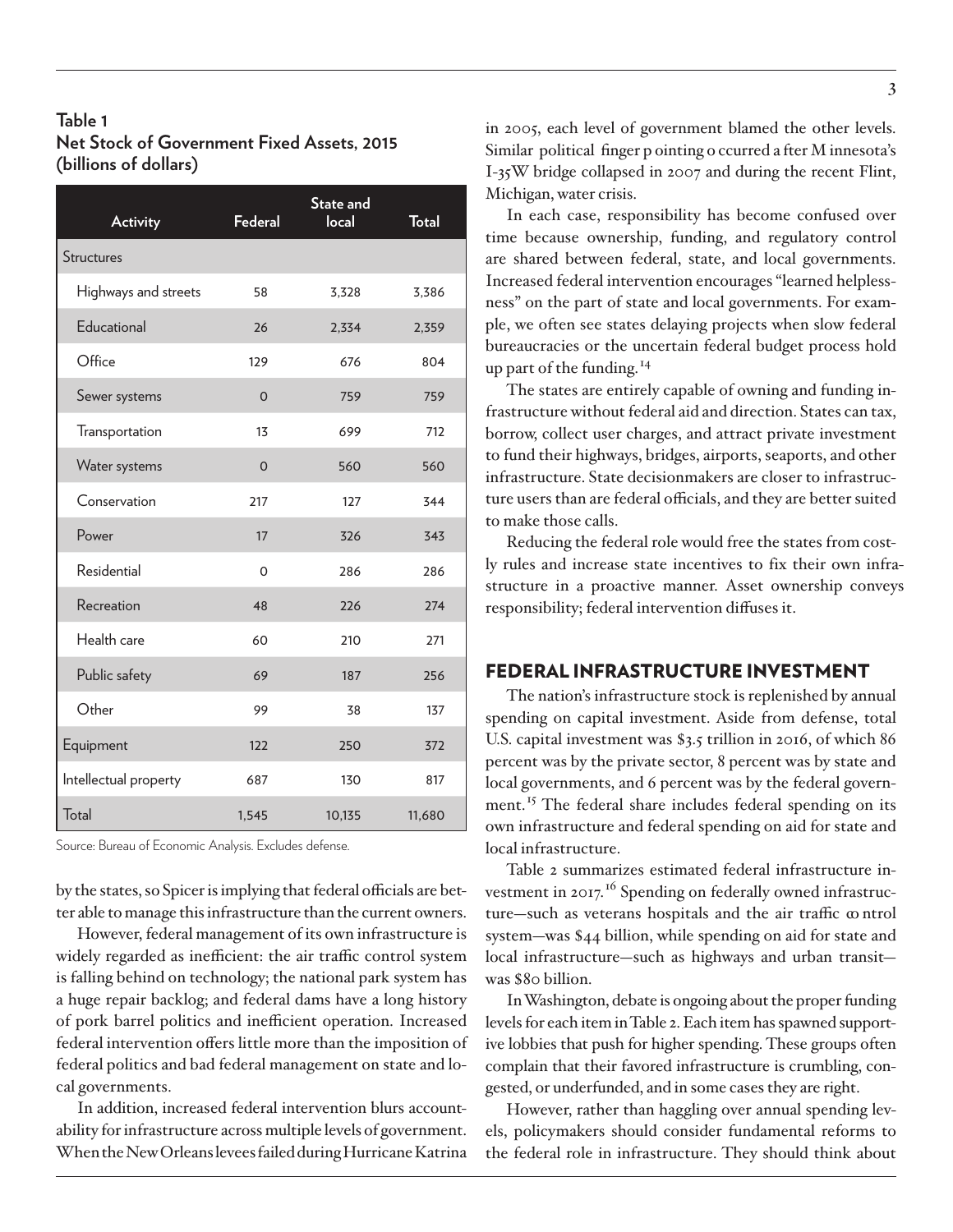## **Table 2 Federal Infrastructure Investment, 2017**

| <b>Activity</b>                                | <b>Billions of dollars</b> |  |
|------------------------------------------------|----------------------------|--|
| Federally owned infrastructure                 |                            |  |
| Veterans health care                           | 4.6                        |  |
| Air traffic control                            | 4.0                        |  |
| Army Corps of Engineers                        | 2.8                        |  |
| Tennessee Valley Authority                     | 2.6                        |  |
| Administration of justice                      | 1.9                        |  |
| <b>NOAA</b>                                    | 1.9                        |  |
| U.S. Postal Service                            | 1.9                        |  |
| Science                                        | 1.6                        |  |
| Natural resources                              | 1.5                        |  |
| Federal law enforcement                        | 1.3                        |  |
| Coast Guard                                    | 1.1                        |  |
| Power Marketing Administra-<br>tions           | 0.8                        |  |
| <b>Bureau of Reclamation</b>                   | 0.7                        |  |
| Other                                          | 17.4                       |  |
| Subtotal                                       | 44.1                       |  |
| Federal aid for state and local infrastructure |                            |  |
| Highways                                       | 41.9                       |  |
| Urban transit                                  | 12.3                       |  |
| Community development                          | 7.6                        |  |
| Railways                                       | 4.4                        |  |
| Public housing                                 | 3.7                        |  |
| Pollution control                              | 3.5                        |  |
| Airports                                       | 3.3                        |  |
| Other                                          | 3.1                        |  |
| Subtotal                                       | 79.8                       |  |
| Total                                          | 123.9                      |  |

Source: Office of Management and Budget. NOAA is the National Oceanic and Atmospheric Administration.

what the best institutional structure for each item in Table 2 might be to ensure efficient funding and management over the long term. They should consider whether state, local, or private ownership and funding might produce the best result for each item in the table.

For many items in the table, a good reform option is privatization, which means transferring the ownership of organi-zations and their assets to the private sector.<sup>[17](#page-6-3)</sup> Governments abroad have privatized a vast array of assets in recent decades, including railroads, airports, and energy utilities.<sup>[18](#page-6-4)</sup> Alternatively, partial privatization and public-private partnerships (P3s) are good reform options for some infrastructure. When possible, such reforms should be combined with ending subsidies and opening infrastructure businesses to competition.

Policymakers should consider privatizing the following activities:

- **Air Traffic Control (ATC).** The Federal Aviation Administration has struggled to modernize America's ATC system. [19](#page-6-5) Meanwhile, Canada privatized its ATC in 1996 in the form of a self-funded nonprofit corporation. Today, the Canadian system is on the leading edge of ATC efficiency and innovation.
- **Tennessee Valley Authority (TVA).** This electric utility has a bloated cost structure and poor environmental record, and it has wasted billions of dollars on its nuclear program. [20](#page-6-6) Electric utilities have been privatized around the world, so privatizing TVA should be a no-brainer.
- **Army Corps of Engineers: Civil Works.** The civilian portion of the Army Corps constructs and maintains water infrastructure such as harbors, locks, waterways, levees, and beaches.[21](#page-6-7) It fills roles that state and local governments and private companies could perform. When states need to improve their water infrastructure, they should hire private engineering and construction firms to do the work. The civilian part of the Army Corps should be privatized and compete for such work.
- **U.S. Postal Service (USPS).** The USPS has more than 30,000 retail offices and 200,000 vehicles. With the rise of email, paper mail volume has plunged, and the giant bureaucracy is losing billions of dollars a year. [22](#page-6-8) The USPS has a legal monopoly over first-class mail, which prevents entrepreneurs from competing to reduce costs and improve quality. Other countries, including Germany and the United Kingdom, have privatized their systems and opened them to competition. America should follow suit.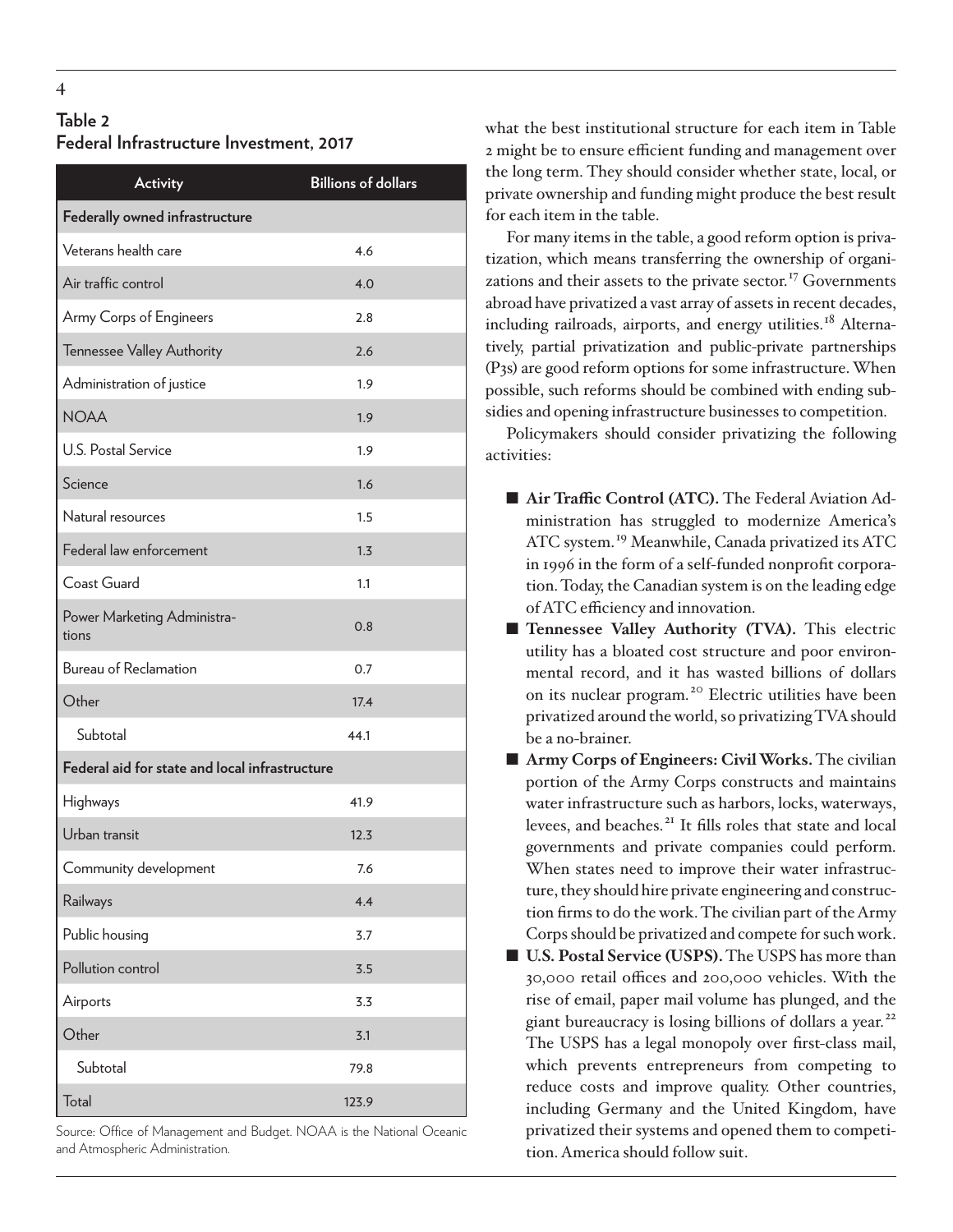- **Power Marketing Administrations (PMAs).** The federal government owns four PMAs, which transmit wholesale electricity in 33 states. The power is mainly generated by hydropower plants owned by the Army Corps and Bureau of Reclamation. The PMAs receive numerous subsidies and sell most of their power at below-market rates.<sup>23</sup> Congress should privatize the PMAs.
- **Bureau of Reclamation.** This agency builds and operates dams, canals, and hydropower plants in 17 Western states. It is the nation's largest wholesaler of water, which it generally sells at below-market prices, thus distorting the economy and causing harm to the environment. [24](#page-6-10) The agency's facilities should be privatized or transferred to the states.
- **Amtrak.** The government's passenger rail company has a costly union workforce and a poor on-time record.[25](#page-6-11) Many of its routes have low ridership, and the system loses more than a billion dollars a year. Congress should privatize Amtrak and allow entrepreneurs to reduce costs and improve service.
- **Highways.** Some states are using public-private partnerships to add capacity to their highway systems. These arrangements shift various elements of financing, management, operations, and project risks from the public sector to the private sector. Federal policymakers should remove hurdles to the expanded use of P3s.[26](#page-6-12)
- **Airports.** The nation's major airports are owned by state and local governments, but they receive federal aid for capital improvements. Hundreds of airports around the world have been privatized, including almost half of those in Europe.<sup>27</sup> Airports should be moved to the private sector and self-funded from charges on aviation users, retail concessions, advertising, and other private revenues.

Table 2 showed that federal aid for state and local infrastructure will be an estimated \$80 billion in 2017. None of that aid is crucial because the states can fund infrastructure by themselves. Some state and local infrastructure should be privatized and self-funded, while other infrastructure should be funded by state and local taxes, not federal aid.

Consider highways. Fast- and slow-growing states vary in their need to expand capacity. Thus, it makes more sense for each state to adjust its own gas tax to fit its highway revenue needs than for the federal government to impose a single gas tax on the whole country. The states own the highways and are close to the users; they can best balance the costs and benefits of revenues and investments.

Federal aid for infrastructure is inefficient for a variety of reasons. [28](#page-6-14) To begin with, aid allocations are based on political and bureaucratic factors, not marketplace demands. Also, federal aid replicates bad infrastructure ideas across the nation—for example, high-rise public housing in the past and costly light-rail projects today.

Another problem is that federal aid comes bundled with costly regulations. Davis-Bacon rules, for example, raise labor costs on highway projects. Also, the states have a disincentive to be frugal on projects when a substantial share of the funding comes "free" from Washington.

A final disadvantage of federal aid for infrastructure is that it discourages state and local privatization. Aid typically goes only to government-owned projects, which makes it difficult for unsubsidized private projects to compete. Put another way, federal aid "crowds out" private investment in facilities such as airports and transit systems.

#### **CONCLUSIONS**

The federal government owns just a small share of the nation's infrastructure, but it exercises control over state, local, and private infrastructure through taxes and regulations. Federal policymakers should reduce these interventions to spur an increase in investment, and they should reform federal policies that bias state and local governments against privatization. [29](#page-6-15)

Furthermore, policymakers should cut federal spending on infrastructure, not increase it, by privatizing some federally owned assets and phasing out federal aid to the states. Those two reforms would cut federal infrastructure spending by three-quarters—from about \$124 billion a year to \$31 billion.<sup>[30](#page-6-16)</sup>

A reduced federal role would allow for increases in private investment and more efficient state and local investment. Everyone agrees that improving America's infrastructure would raise living standards and improve our business competitiveness. The way to get there is through decentralization and market-based reforms.

#### **NOTES**

<span id="page-4-0"></span>1. *Budget of the U.S. Government, Fiscal Year 2018* (Washington: Government Printing Office, 2017), p. 19.

<span id="page-4-1"></span>2. The following two quotations provide views from economists on the definition of infrastructure. From Kevin Kliesen and Douglas Smith: "The nation's infrastructure can be thought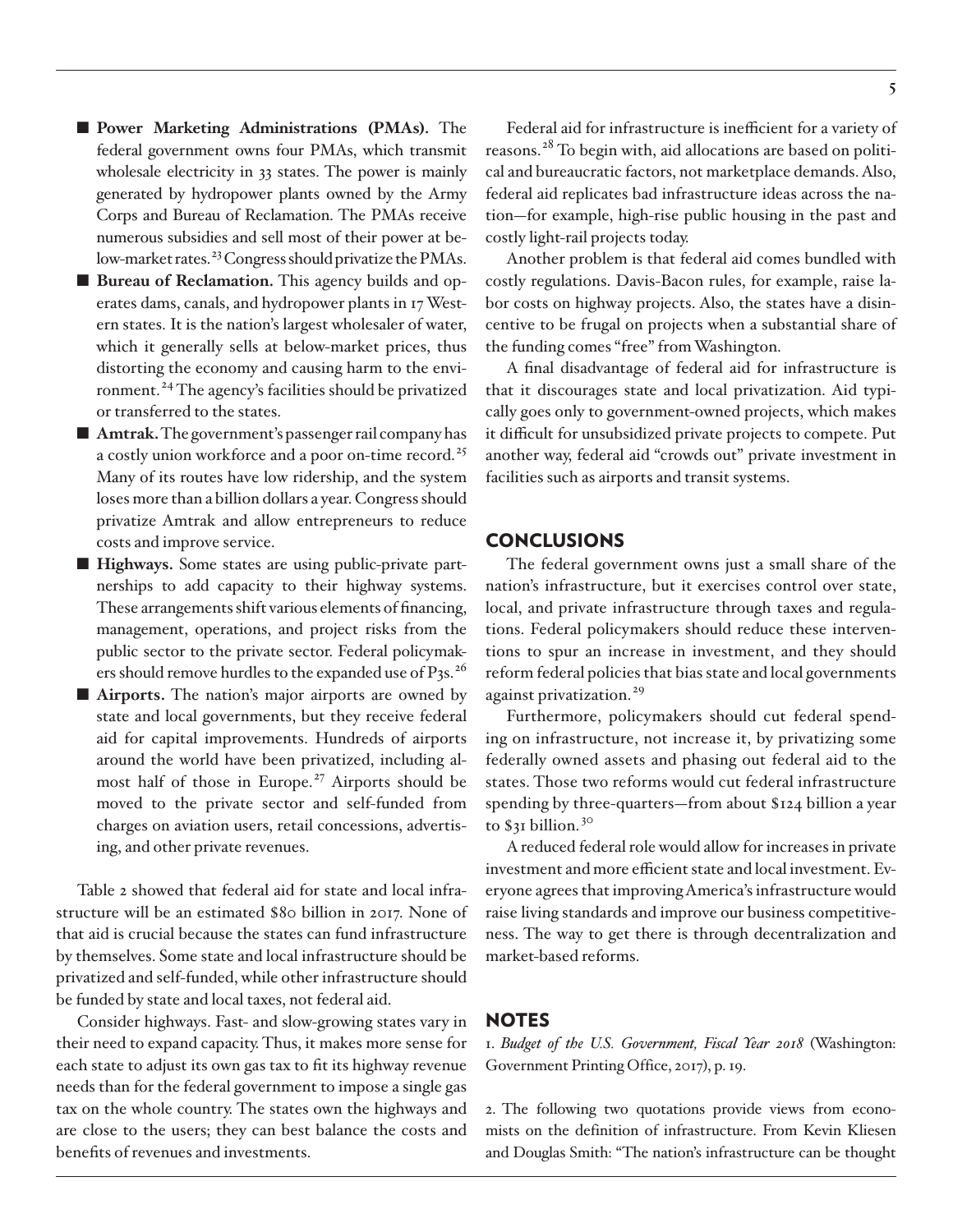of as its tangible capital stock (income-earning assets), whether owned by private companies or the government. This can include everything from the Toyota manufacturing plant in Indiana to the FedEx and UPS warehousing and distribution facilities in Memphis and Louisville, respectively. However, to most people, infrastructure is the nation's streets, highways, bridges and other structures that are typically owned and operated by the government." Kevin L. Kliesen and Douglas C. Smith, "Digging into the Infrastructure Debate," *Regional Economist*, Federal Reserve Bank of St. Louis, July 2009. From Edward Gramlich: "There are many possible definitions of infrastructure capital. The definition that makes the most sense from an economics standpoint consists of large capital intensive natural monopolies such as highways, other transportation facilities, water and sewer lines, and communications systems. Most of these systems are owned publicly in the United States, but some are owned privately. An alternative version that focuses on ownership includes just the tangible capital stock owned by the public sector. Broader versions include successively human capital investment and/or research and development capital. Most econometric studies of the infrastructure problem have used the narrow public sector ownership version of infrastructure capital as their independent variable. This is in large part because it is very hard to measure anything else. It is difficult to measure privately owned infrastructure capital, and even if good measures were available, it would be difficult to distinguish private infrastructure capital from other private capital. It is difficult to distinguish human investment spending for health and education from consumption spending, difficult to know whether to count all research and development expenditures as investment, and difficult to know how to depreciate either of these types of spending in defining capital stocks. Hence for these purposes I follow others in using a relatively narrow public sector ownership definition of the stock of infrastructure capital." Edward M. Gramlich, "Infrastructure Investment: A Review Essay," *Journal of Economic Literature* 32, no. 3 (September 1994): 1176–96.

<span id="page-5-0"></span>3. American Society of Civil Engineers, "Infrastructure Report Card," 2017, [www.infrastructurereportcard.org.](file:///C:/Users/Lindsay%20Donofrio/Google%20Drive/Lindsay/Briefs%20and%20Bulletins/Tax%20and%20Budget%20Bulletins/TBB%2078/www.infrastructurereportcard.org)

<span id="page-5-1"></span>4. Bureau of Economic Analysis capital stock data are at [https://](https://bea.gov/iTable/index_FA.cfm) [bea.gov/iTable/index\\_FA.cfm](https://bea.gov/iTable/index_FA.cfm). See Tables 1.1 and 7.1B. The category "fixed assets" excludes consumer durable goods.

<span id="page-5-2"></span>5. The net stock of defense assets in 2015 was \$1.7 trillion.

<span id="page-5-3"></span>6. Toni Horst et al., *40 Proposed U.S. Transportation and Water Infrastructure Projects of Major Economic Significance* (Los Angeles, CA: AECOM, 2016), p. 7. The report was prepared under contract to the U.S. Department of Treasury, Build America Investment Initiative.

<span id="page-5-4"></span>7. Chris Edwards, "Infrastructure Investment," [https://www.](https://www.downsizinggovernment.org) [downsizinggovernment.org](https://www.downsizinggovernment.org), Cato Institute, January 13, 2017.

<span id="page-5-5"></span>8. Alan Cole, "Details and Analysis of Donald Trump's Tax Plan," Tax Foundation, September 19, 2016. The capital stock is estimated to increase about 20 percent in a decade with Trump's business tax cuts, or about \$10 trillion.

<span id="page-5-6"></span>9. See Ryan Bourne, "Would More Government Infrastructure Spending Boost the U.S. Economy?" Cato Institute Policy Analysis no. 812, June 2017.

<span id="page-5-7"></span>10. Bureau of Economic Analysis capital stock data are at [https://](https://bea.gov/iTable/index_FA.cfm) [bea.gov/iTable/index\\_FA.cfm](https://bea.gov/iTable/index_FA.cfm). See Table 7.1B.

<span id="page-5-8"></span>11. Federal Highway Administration, "Interstate Frequently Asked Questions: Who Owns It?" November 18, 2015, [www.fhwa.](file:///C:/Users/Lindsay%20Donofrio/Google%20Drive/Lindsay/Briefs%20and%20Bulletins/Tax%20and%20Budget%20Bulletins/TBB%2078/www.fhwa.dot.gov/interstate/faq.cfm) [dot.gov/interstate/faq.cfm](file:///C:/Users/Lindsay%20Donofrio/Google%20Drive/Lindsay/Briefs%20and%20Bulletins/Tax%20and%20Budget%20Bulletins/TBB%2078/www.fhwa.dot.gov/interstate/faq.cfm).

<span id="page-5-9"></span>12. In his February 28, 2017, address to Congress, President Trump spoke of "national rebuilding" and a "national infrastructure program." A 2015 infrastructure report by the Business Roundtable called for federal "leadership in making investment in infrastructure a national priority; leadership in thinking strategically and long term about the services and benefits that U.S. transportation infrastructure should provide; and leadership in mobilizing, facilitating and coordinating resource deployment across the various levels of government." That quotation reflects a very favorable view of federal competency. See Business Roundtable, *Road to Growth: The Case for Investing in America's Transportation Infrastructure* (Washington: Business Roundtable, 2015), p. 10. A 2012 infrastructure study from Michael Bloomberg, Edward Rendell, and Arnold Schwarzenegger called for a "national vision" for infrastructure. It said, "The U.S. should develop a national infrastructure strategy for the next decade that makes choices based on economics, not politics. The U.S. should adopt a 10-year national plan for making strategic investments in our nation's infrastructure." See Brina Milikowsky, *Building America's Future: Falling Apart and Falling Behind, Transportation Infrastructure Report 2012* (Washington: Building America's Future Educational Fund, 2012), p. 5.

<span id="page-5-10"></span>13. The White House, Press Briefing by Press Secretary Sean Spicer, February 24, 2017.